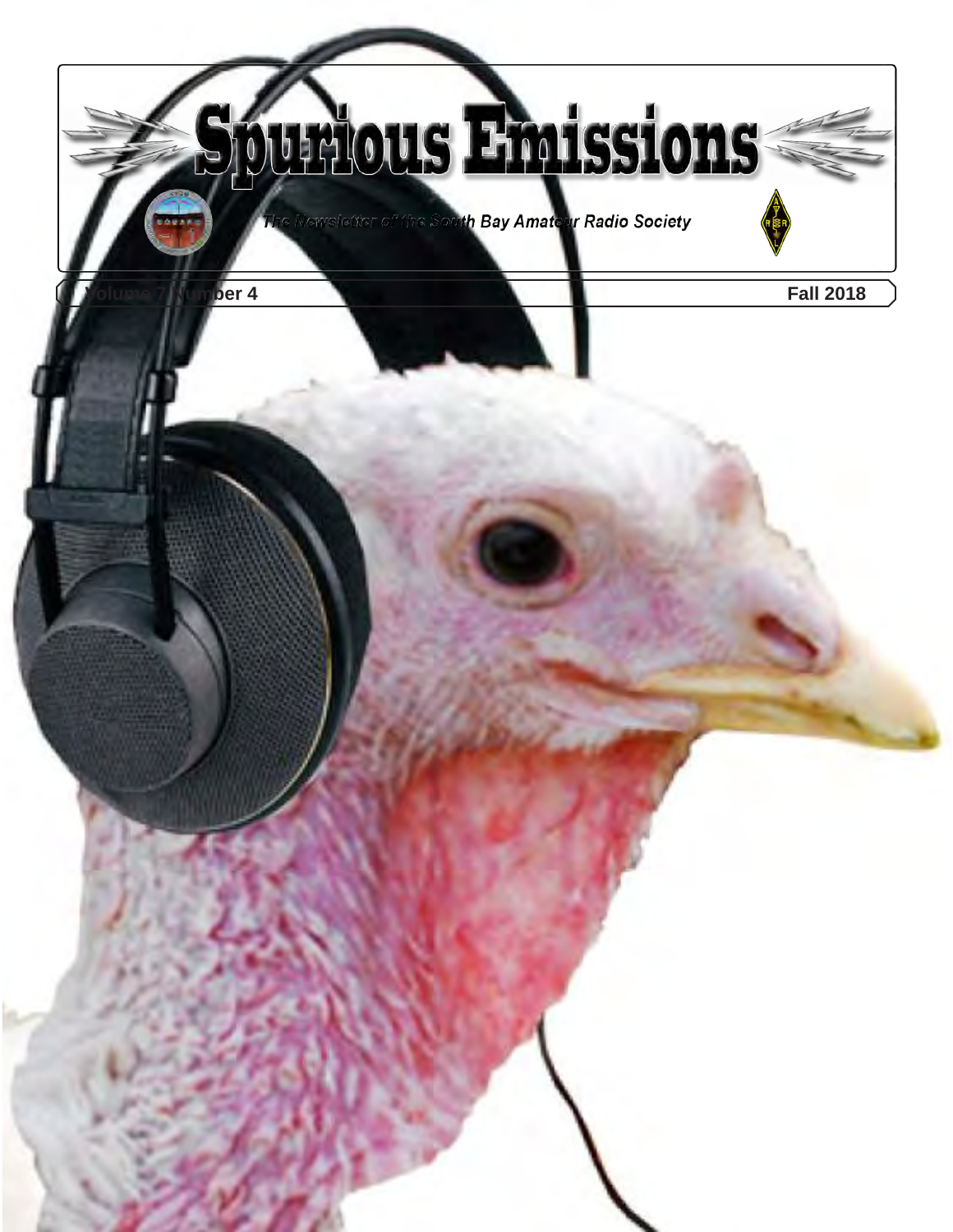

**AMATEUR RADIO SOCIETY** (SOBARS)

K6QM

PO Box 121132 Chula Vista, CA 91910

E-Mail: k6qm@sobars.org Website: www.sobars.org



SOBARS is an ARRLaffiliated ham radio club with members from San Diego, National City, La Mesa, Chula Vista, Bonita, Imperial Beach, and San Ysidro, California.

#### **OFFICERS**

President: John Wright, K6CPO president@sobars.org Vice-President: Danny Lamb AI6JN vp@sobars.org Secretary/Treasurer: Fred Curtis, KI6GRO secretary\_treasurer@sobars.org Call-Sign Trustee: Jim Beckman, N6RSL **Emergency Coordinator:** Ramon Dueñas, KJ6QQK Property Trustee: Louie Vignapiano, KI6SRR

SOBARS meetings are held at the Chula Vista RV Resort. 460 Sandpiper Way, Chula Vista, CA 91910 See the website for dates & times.

> Club Repeaters: 146.085 (+) PL: 100.0 448.340 (-) PL: 100.0 Yaesu System Fusion®

#### **CLUB NETS**

Club nets are held every Tuesday evening on the following bands: 1830: (PT) 448.340 (-) PL 100.0 223.840 (-) PL 107.2 1900: (PT) 146.085 (+) PL 100.0 1930: (PT) 28.480 USB 7.240 LSB



The end of the year is approaching<br>fast and so much has happened since the last issue.

### *Chula Vista RV Resort*

Most importantly, we received word the Chula Vista RV Resort is closing to make way for the waterfront redevelopment project. We had to seek out a new place to meet. Thanks to Marlon King, the Chula Vista Emergency Coordinator, we have been promised use of a classroom at Chula Vista Fire Station Number 4. However, this will entail a move to a Monday meeting day instead of Wednesday. More information will be forthcoming as the details are worked out.

### *SANDARC Restructuring*

The San Diego Amateur Radio Council Board of Directors is finalizing the restructuring of the organization from a council of member clubs to strictly a Volunteer Examiner Coordinator (VEC) organization with emphasis on education and testing. To this end, the member clubs and their delegates have been eliminated. New ByLaws and Articles of incorporation have been written and SANDARC is actively pursuing  $501(C)(3)$  non-profit status.

There is some concern among the former member clubs that this action was taken with no advanced notice from the SANDARC Board. As this decision does not have an adverse impact on SOBARS, we are adopting a neutral position on the change.

### *New Members and Upgrades*

We would like to welcome back Ed Ross, N6GZI after a short absence and congratulations to Curtis Price, K6IBP, who upgraded his license to Amateur Extra.

**From The President's Shack** By John Wright, K6CPO

> There is a incentive to upgrading your license class in the SOBARS ByLaws. Once you have been a member for one year, you are entitled to a one-time free membership when you upgrade your license to the next higher class.

### *Ham Of The Year Nominations*

Nominations for the 2018 award of the K6SJA Memorial ham Of The Year Award are due by the end of the November meeting (Wednesday, Nov. 7, 2018.) If you wish to nominate someone, the form and guidelines were emailed to all the members and will be available at the November meeting. If anyone needs the forms prior to the meeting, contact the Secretary-treasurer and they will be resent. The award will be presented at the December meeting.

### *Election of Officers*

Elections for the board of directors will be held during the December meeting. You should have been contacted by now asking if you wish to run for one of the three positions, President, Vice-President or Secretary-Treasurer. Please respond asap as the nominations will be read at the November meeting.

### *December Potluck*

Our annual December potluck social is scheduled for the December meeting, Tuesday, December 4, 2018. This will be our last meeting at the RV Resort. If you plan on attending, please sign up using the form on the SOBARS website. Please indicate how many are attending and what you plan to bring.  $\rlap{\pi}$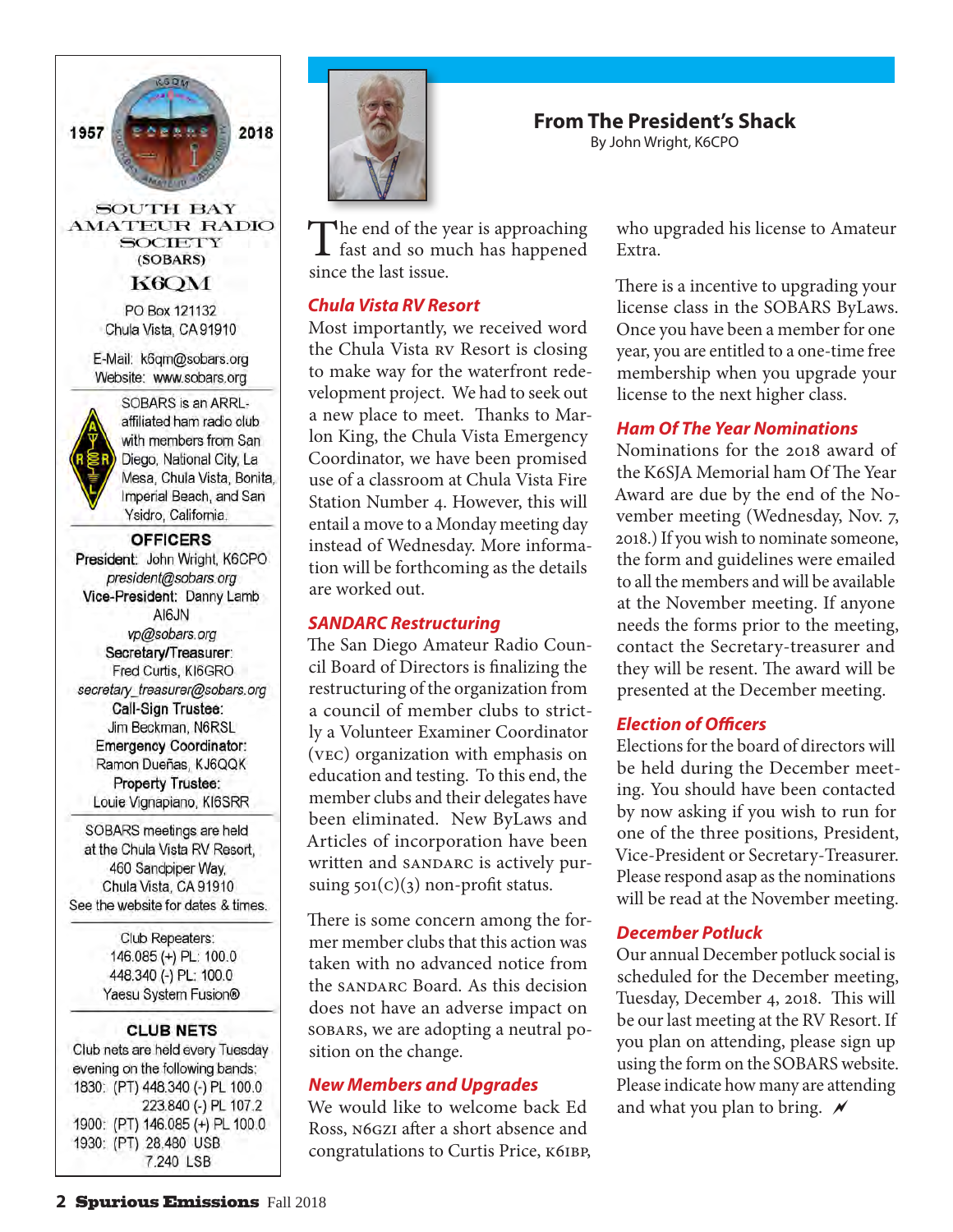# **Get Your Free Copy Of A Field Guide To Simple Hf Dipoles**

by Dan Romanchik, KB6NU

A link to *A Field Guide to Simple HF Dipoles* ([http://](http://www.dtic.mil/dtic/tr/fulltext/u2/684938.pdf)<br>[www.dtic.mil/dtic/tr/fulltext/u2/684938.pdf](http://www.dtic.mil/dtic/tr/fulltext/u2/684938.pdf)) was posted to reddit recently, and I liked this document so much that I thought I would share it with you. It was originally written for the military, but is now available for free from the Defense Technical Information Center.

The preface to this document reads:

"Under project Agile, Stanford Research Institute has supplied several teams to assist operating personnel in improving the performance of field radio networks. In this work, it has been observed that U.S. military and civilian antenna manuals often contain misleading information regarding the operation of field antennas and tend to be overly complex. Consequently, this guide has been prepared to assist in training personnel concerned with the construction of simple HF antennas in the field."

I must say that *A Field Guide to Simple HF Dipoles* does this very well. It not only explains how dipole antennas work, it also does a very good job of describing the basics of radio waves and propagation. And it does this without getting overly technical.

For example, below is Figure 10. It's used to describe current flow in a dipole antenna.



The Field Guide reads:

"Electric current in a conductor consists of the flow of small particles called electrons. Figure 10(a) represents a dipole with electrons in it. When the transmitter is turned off, the electrons distribute themselves evenly throughout the dipole, as shown. All electrons repel each other and try to get as far from each other as possible; that is how they achieve the uniform distribution show in Figure 10(a). When the transmitter is turned on, the electrons flow back and forth from end to end as shown in Figures 10(b) and 10(c). First the electrons flow to the left and crowded at one end as shown in Figure 10(b). Second, since the electrons repel each other, the push off to the right and get crowded together at the other end, as in Figure 10(c)."

It then uses this description to talk about voltage and current distribution along a dipole antenna:

"The difference between voltage (volts) and current (amperes) in a dipole is also illustrated by Figs. 10(b) and 10(c). You can see that the maximum flow of current is going to be in the middle of the dipole. An observer at the center of the dipole would see the electrons rush past, first one way and then the other. The center is the maximum current point. Very little current flows near the end of the dipole; in fact, at the extreme ends there is no current at all for there is no place for it to go. However, at the ends of the dipole, there is a great change of voltage; when the electrons are densely packed, this represents a negative voltages, and when there is a scarcity of electrons, it represents a positive voltage. Thus you can see that the voltage at each end swings alternately positive and and negative. An end of the dipole is a maximum voltage point."

*A Field Guide to Simple HF Dipoles* is packed with all kinds of goodies like this. Download it ([http://www.](http://www.dtic.mil/dtic/tr/fulltext/u2/684938.pdf) [dtic.mil/dtic/tr/fulltext/u2/684938.pdf](http://www.dtic.mil/dtic/tr/fulltext/u2/684938.pdf)) right now.

---------------------------------

When he's not building dipoles or teaching ham radio classes, Dan blogs about amateur radio, writes exam study guides [\(www.kb6nu.com/study-guides](http://www.kb6nu.com/study-guides)), and operates CW on the HF bands. Look for him on 30m, 40m, and 80m. You can email him about your experiences with simple HF dipoles at  $c$ wgeek@kb6nu.com.  $\mathcal N$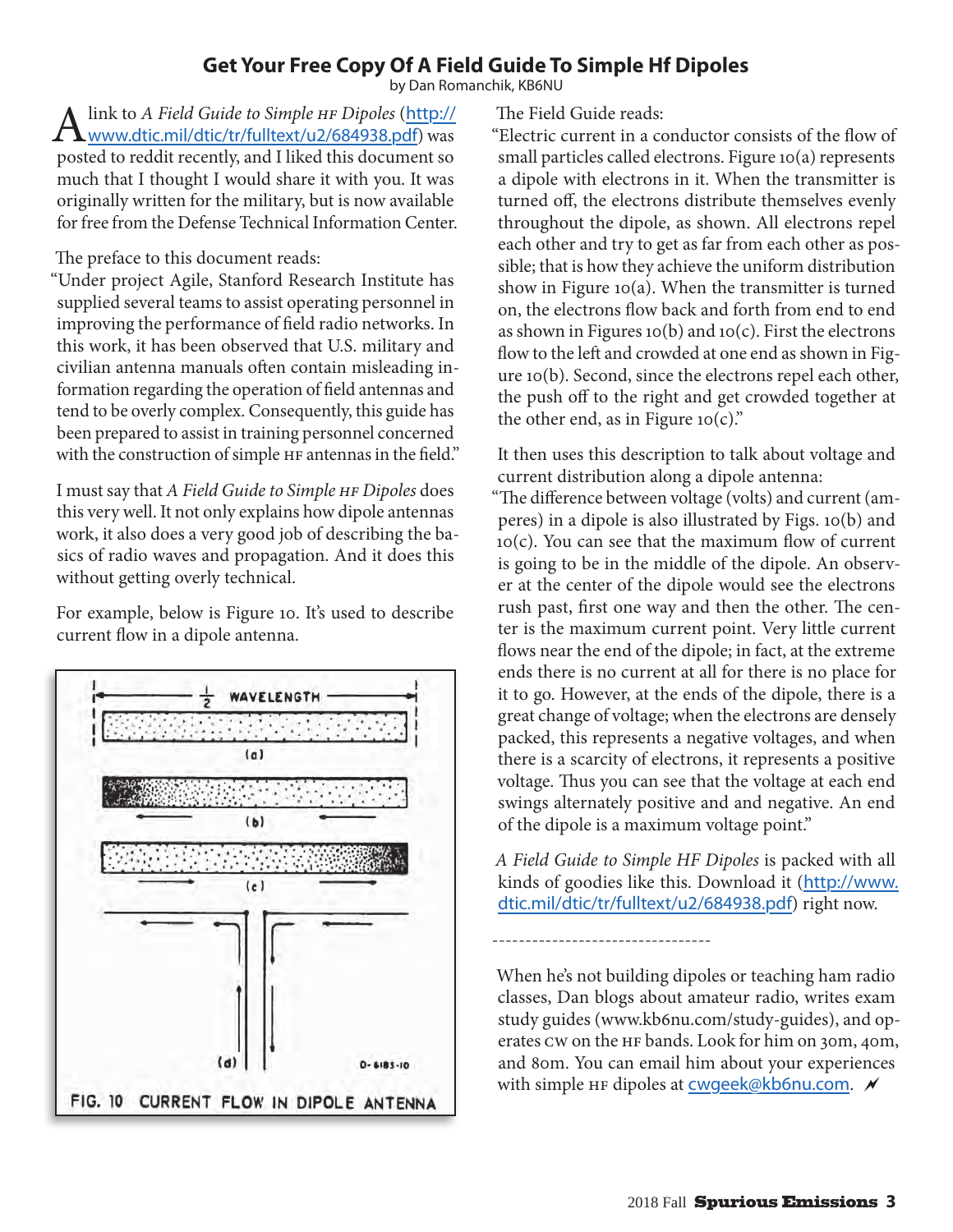## **ARRL President Suggests That We "Re-Brand" Amateur Radio**

By Dan Romanchik, KB6NU

This Week in Amateur Radio recently reported ([https://](https://www.stitcher.com/podcast/this-week-in-amateur-radio/e/51325707) [www.stitcher.com/podcast/this-week-in-amateur](https://www.stitcher.com/podcast/this-week-in-amateur-radio/e/51325707)[radio/e/51325707](https://www.stitcher.com/podcast/this-week-in-amateur-radio/e/51325707)) on a speech given by ARRL president, Rick Roderick, K5UR, at the 60th annual West Virginia State ARRL convention held August 25th at WVU Jackson's Mill Conference Center. Here are some things that he had to say:

"Are we even relevant anymore as ham radio operators? Well, let's see: We're world communicators. We provide public service. We help in emergencies and disasters. We help save lives. We talk to the jungles of Africa…to the beaches of the South Pacific. We bounce signals off the moon. We talk to astronauts. We promote technology. We do positive things. So absolutely—we are relevant.

"We've got to accept change and we've got to adapt if we're going to bridge that gap to that next generation. So the question that I have here that I have challenged my colleagues at ARRL with is this: is it time to rebrand ham radio? Maybe we need to rebrand the American Radio Relay League. That's a pretty profound statement."

Of course, I agree with K5UR on this and said so myself (<https://www.kb6nu.com/are>-we-amateurs-or-what/) several years ago. Unfortunately, according to the report, he retreated to the same old ideas that the ARRL has been spouting for years:

"Well I think we ought to get out there and stir things up. That's what I think we ought to do. I think you ought to go back and rejuvenate your club. Over the next year, get somebody into ham radio. The second thing I want you to do….I want you to help a ham that needs your help. And the third thing I want you to do is—if you're not a member of the American Radio Relay League, you need to join today…because you know that whether you like us or not, we're all you've got; ain't nobody

else in Washington DC helping us. I want you to ask yourself this question: don't you think it's time to give something back? Now I believe as a group, if we all did that we'll make a difference in this hobby as we go forward. Be a champion of ham radio. Let's work together and get it done. Thank you very much."

I'd like to challenge K5UR and the ARRL to really stir things up. There are lots of us out here giving back by teaching classes, conducting exam sessions, and helping hams get on the air. That's not the problem.

What we need from the ARRL is real leadership, not just talk. Exhorting the troops is only going to go so far. For most hams, amateur radio is only a hobby, and they do what they can. It's really up to the ARRL to provide the leadership that ties it all together and provide the framework that will allow us all to be successful.

Saying, "Whether you like us or not, we're all you've got; ain't nobody else in Washington DC helping us" doesn't really cut it. You have to show people that you're really making a difference, not just say you are.

------------------------------------------

When he's not giving the ARRL the benefit of his opinions, Dan blogs about amateur radio, writes exam study guides (<www.kb6nu.com/study>-guides), and operates CW on the HF bands. Look for him on 30m, 40m, and 80m. You can email him your thoughts about the ARRL at [cwgeek@kb6nu.com](mailto:cwgeek@kb6nu.com).

### *Editor's note:*

The opinions expressed in this article are those of the writer alone and do not necessarily reflect those of *Spurious Emissions* or SOBARS.

# **First Aid Kit, Part 2**

Mike Bailey, MD, KK6NF

This article is the second of two articles related to first aid kits and preparedness. Last month's article is a continuation of the continuation of the continuation of the continuation of the continuation of the continuat ticle examined our potential role as first responders due to our presence at high profile community events that have inherent potential for injuries (bicycle racing, triathlons, endurance horse rides, etc.) or have the potential for terrorist attacks given their "soft target" nature (think Boston Marathon). That focus was

on the immediate and critical medical concerns, this month the focus will be on broader aspects of first aid and self-care. Use the items discussed in Part 1 as the core of your first aid kit and add on additional modules or components depending on your situation—in the field or urban environment, multi-day event away from medical care vs just a few hours, etc.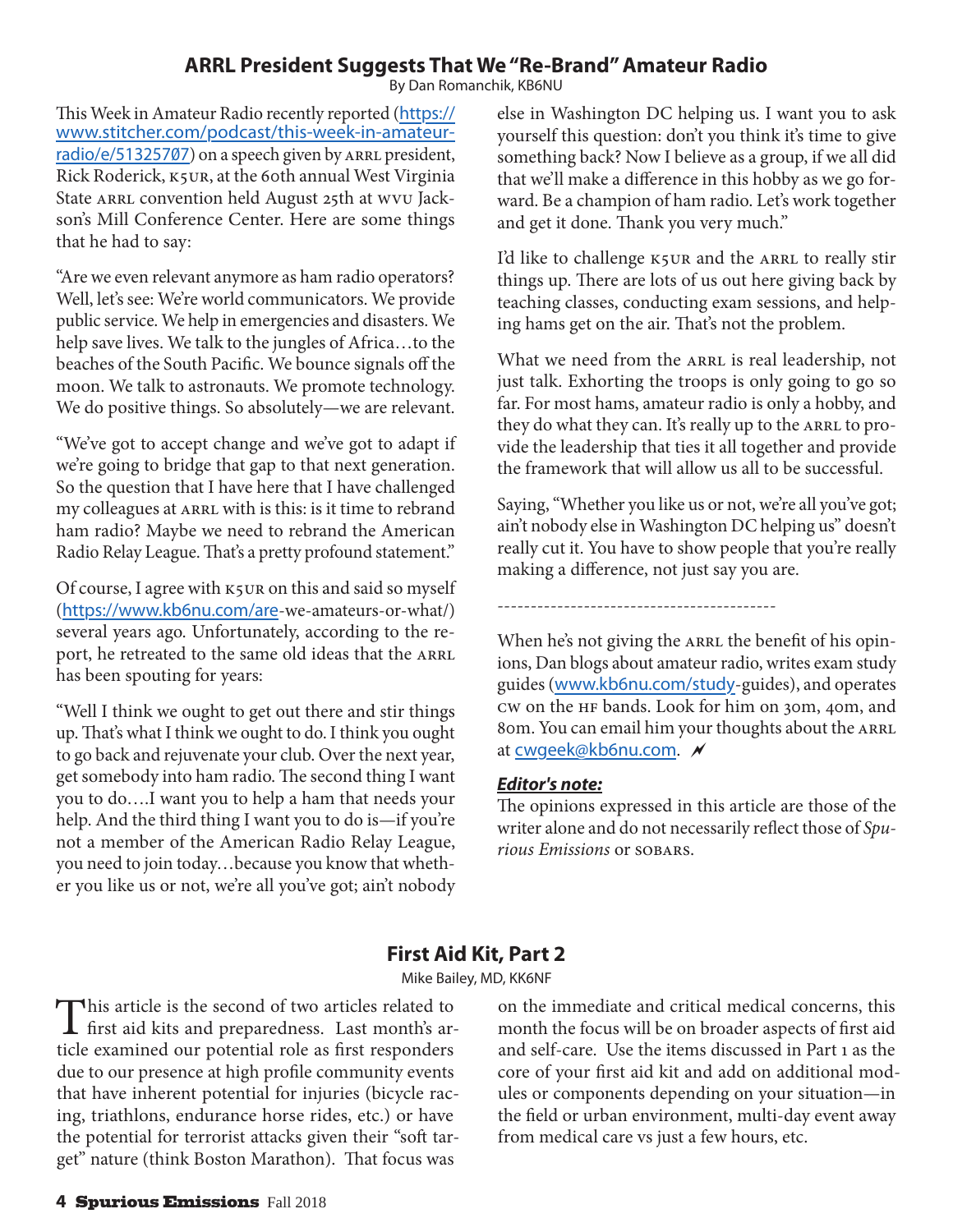Let's start with **self-aid** before we move to first aid. All of you have been on a commercial flight at one point and heard the flight attendant announcement regarding oxygen masks, "*If you are travelling with a child or someone who requires assistance, secure your mask on first, and then assist the other person."* The same philosophy is true for our team deployments. You must be able to care for yourself in order to care for others. So if you have medical conditions that could potentially impair your ability to function, make sure you carry the medications or other items that you need to manage the condition. For example, I have a severe bee sting allergy that has resulted in anaphylactic shock and required ER treatment. If I'm in the city or a phone call away from immediate EMS, I don't carry my Epi-pen. I can usually take a Benadryl or two, ice the area and monitor. If it gets bad, then I can go to the ER or call the ambulance. If I'm in the field or on a long distance bike ride in the boonies, then I carry an Epi-pen. So if you have severe allergies, angina, asthma, etc., make sure you have your rescue medications available to avoid becoming a casualty yourself.

The Red Cross has been synonymous with first aid education, training and disaster relief for over a hundred years. They have also developed a line of first aid kits and have advice to develop your own kit. [http://www.](http://www.redcross.org/get-help/how-to-prepare-for-emergencies/anatomy-of-a-first-aid-kit) [redcross.org/get-help/how-to-prepare-for-emergen](http://www.redcross.org/get-help/how-to-prepare-for-emergencies/anatomy-of-a-first-aid-kit)[cies/anatomy-of-a-first-aid-kit](http://www.redcross.org/get-help/how-to-prepare-for-emergencies/anatomy-of-a-first-aid-kit) While not as versatile as medical providers would typically carry, a kit based on this list would still come in handy and could be modified to easily deal with the emergent issues.

Let's break this down into functional components to decide what you will need to carry. As you will see, some items are considered optional or for use in isolated or prolonged exercises. They will be italicized and marked with (*Optional*) for easy identification.

### *Infection Control*

There are two aspects to infection control: prevention of acquiring an infection and fighting off an infection when present. You don't want to catch anything from anyone else and you want to kill off or prevent the spread of infection if one is present.

**• Non-latex or nitrile exam gloves**. In a time of universal precautions, gloves are your best defense to prevent exposure to blood, saliva and other bodily fluids that could carry a variety of viruses and bacteria. While 2 pair may be adequate for an immediate situation, I tend to carry more.

- **CPR Barrier shield.** CPR may be needed and you don't want to be a secondary casualty by getting exposed to pathogenic viruses and bacteria.
- Antiseptic wipes/solution. Out in the field, even minor cuts and puncture wounds can quickly be contaminated with dirt and debris. Having an antiseptic solution makes sense to sterilize the wound, right? Not necessarily! Antiseptics like hydrogen peroxide, rubbing alcohol, mercurochrome or iodine are more appropriate for sterilizing surfaces than treating traumatized tissue. These items can damage and kill skin cells leading to slower healing and increased scarring. Better to use lots of irrigation with water or saline solution with mild soap if you can to clean the wound and keep it covered and moist. The antiseptic wipes are handy to clean up the area around the wound and prevent transmission of blood-related pathogens to others. It is also handy to sterilize the tweezers you need to pick any dirt or debris out of a wound.
- Antibiotic cream. Most clean wounds may not need any additional care but if you start seeing significant inflammation or purulent material, a dab of antibiotic cream would be appropriate. Otherwise, if the wound is shallow and limited, try to get by without it. Studies have shown that antimicrobial creams and ointment actually kill off the good bacteria on your skin, leaving you wide open for the "bad" bacteria to invade.
- *Ziplock* **bag 1 qt**. You may need a container for your used gloves, bloody gauze pads, etc. Dump them into the bag and then seal for later appropriate disposal.

## **Bandage Materials***:*

So a bandage may serve several functions—keeping a dressing or splint in place or restricting movement/ providing support for a joint. Bandages come in a variety of styles and material—triangular bandages to act as a sling, a compression bandage to reduce swelling, and an adhesive bandage to keep a dressing in place (think BandAid). The adhesive bandages come in variety of different sizes and shapes. I find that the more diverse your inventory, the better. This will be the essential treatment for the majority of your "boo-boo and ouchie" injuries. Get a multipack at Costco and grab a smattering of sizes and shapes for your kit. For dressing materials, you want some that are large and thick to handle hemorrhaging. For other wounds, use a nonstick pad directly over the wound and then cover with